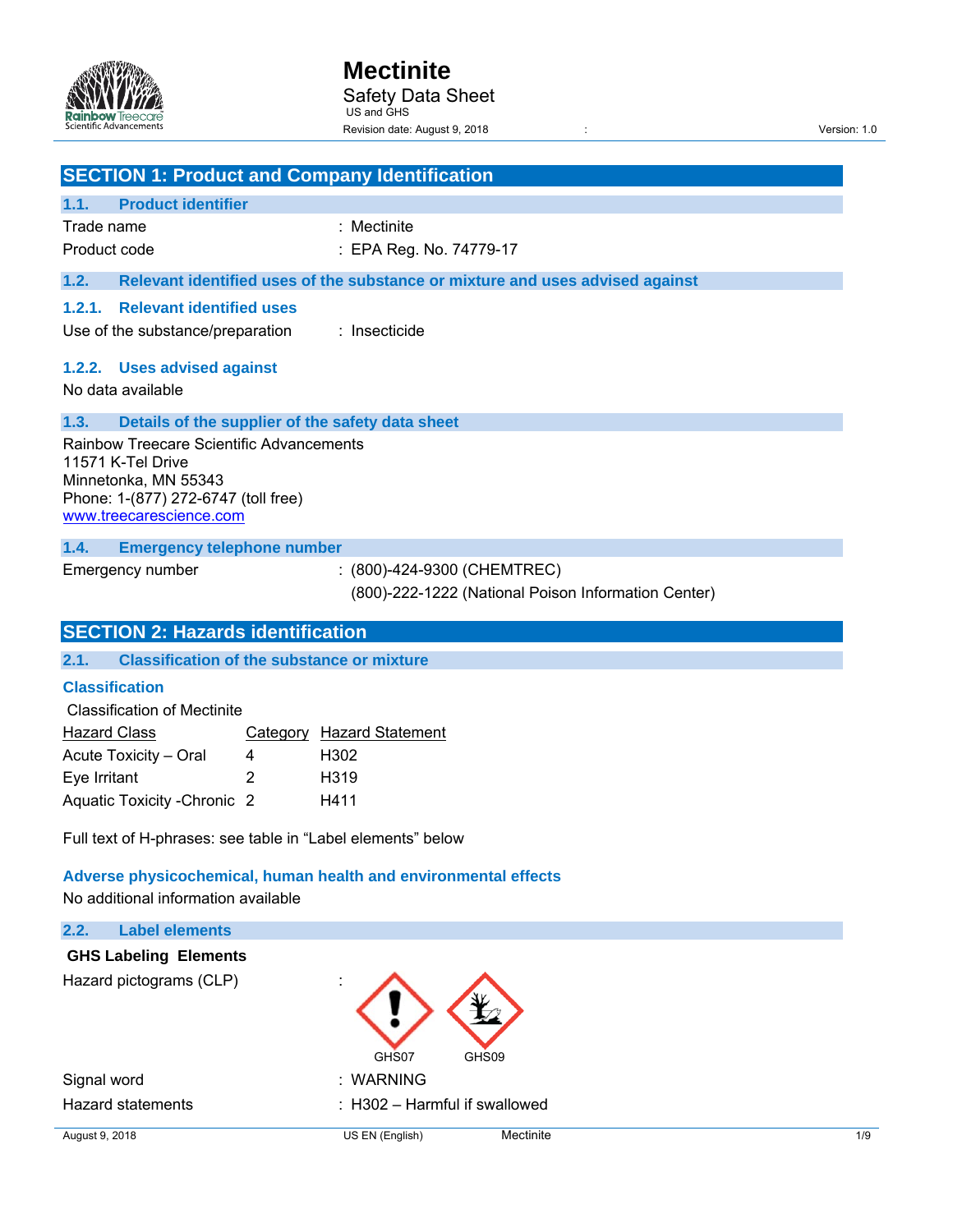

# **GHS Labeling Elements**

|                                     | H319 - Causes serious eye irritation<br>H411 - Toxic to aguatic life with long lasting effects                                                                                                                                                                                                                                                                                 |
|-------------------------------------|--------------------------------------------------------------------------------------------------------------------------------------------------------------------------------------------------------------------------------------------------------------------------------------------------------------------------------------------------------------------------------|
|                                     | Precautionary statements (prevention) : P264 – Wash thoroughly after handling<br>P270 – Do not eat, drink or smoke when using this product<br>P280 – Wear eye protection/face protection<br>P273 – Avoid release to the environment                                                                                                                                            |
| Precautionary statements (response) | : P301+P312 – IF SWALLOWED: Call a POISON CENTER or doctor/<br>physician if you feel unwell<br>P330 - Rinse mouth<br>P305+P351+P338 - IF IN EYES: Rinse cautiously with water for several<br>minutes. Remove contact lenses, if present and easy to do. Continue rinsing<br>P337+P313 – If eye irritation persists: Get medical advice or attention<br>P391 - Collect spillage |
| Precautionary statements (disposal) | : P501 – Dispose of contents/container in accordance with federal, state and<br>local regulations.                                                                                                                                                                                                                                                                             |

# **SECTION 3: Composition/information on ingredients**

| <b>Name</b>        | <b>Product identifier</b> | $%$ /wt. |
|--------------------|---------------------------|----------|
| Emamectin Benzoate | (CAS No.) 155569-91-8     | 4.0      |
| Other Ingredients  | <b>NA</b>                 | 96.0     |

Contains 0.36 Ib. Emamectin per gallon (43 g/L)

| <b>SECTION 4: First aid measures</b>             |                                                                                                                                                                                                                                                                                                                                                       |
|--------------------------------------------------|-------------------------------------------------------------------------------------------------------------------------------------------------------------------------------------------------------------------------------------------------------------------------------------------------------------------------------------------------------|
| <b>Description of first aid measures</b><br>4.1. |                                                                                                                                                                                                                                                                                                                                                       |
| IF ON SKIN OR CLOTHING                           | : Take off contaminated clothing. Rinse skin immediately with plenty of water<br>for 15-20 minutes. Call a poison control center or doctor for treatment<br>advice.                                                                                                                                                                                   |
| <b>IF IN EYES</b>                                | : Hold eye open and rinse slowly and gently with water for 15-20 minutes.<br>Remove contact lenses, if present, after the first 5 minutes, then continue<br>rinsing eye. Call poison control center or doctor for treatment advice if<br>irritation develops or persists.                                                                             |
| <b>IF SWALLOWED</b>                              | : Call a poison control center or doctor immediately for treatment advice. Have<br>person sip a glass of water if able to swallow. Do not induce vomiting unless<br>told to by a poison control center or doctor. Do not give anything to an<br>unconscious person                                                                                    |
| <b>IF INHALED</b>                                | : Move to fresh air. If person is not breathing, call 911 or an ambulance, then<br>give artificial respiration, preferably mouth-to-mouth, if possible. Call a poison<br>control center or doctor for treatment advice.                                                                                                                               |
| First-aid measures - general                     | Early signs of intoxication include dilation of pupils, muscular incoordination,<br>and muscular tremors. Vomiting within one-half hour of exposure can<br>minimize toxicity following accidental ingestion of the product; rapidly after<br>exposure (<15 minutes) administer repeatedly medical charcoal in a large<br>quantity of water or ipecac. |
|                                                  | If toxicity from exposure has progressed to cause severe vomiting, the extent<br>of resultant fluid and electrolyte imbalance should be gauged. Appropriate                                                                                                                                                                                           |
| August 9, 2018                                   | Mectinite<br>US EN (English)<br>2/9                                                                                                                                                                                                                                                                                                                   |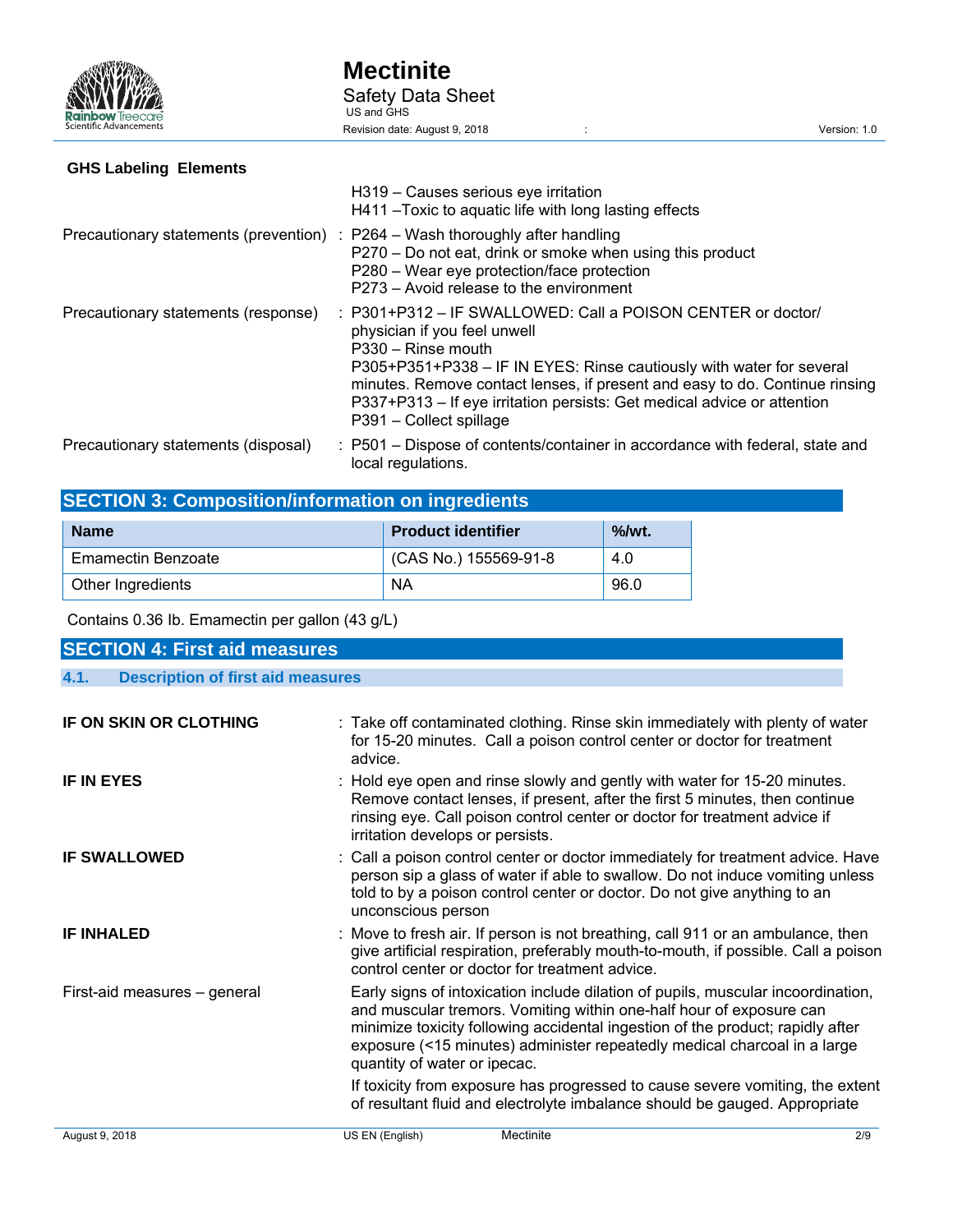

supportive parenteral fluid replacement therapy should be given, along with other required supportive measures (such as maintenance of blood pressure levels and proper respiratory functionality) as indicated by clinical signs, symptoms, and measurements. In severe cases, observations should continue for at least several days until clinical condition is stable and normal. Since emamectin benzoate is believed to enhance GABA activity in animals, it is probably wise to avoid drugs that enhance GABA activity (barbiturates, benzodiazepines, valproic acid) in patients with potentially toxic emamectin benzoate exposure.

| <b>SECTION 5: Firefighting measures</b>                        |                                                                                                                                                                                                                                                                                                                                                                                                                                                                                                                                                                                                                                                                           |
|----------------------------------------------------------------|---------------------------------------------------------------------------------------------------------------------------------------------------------------------------------------------------------------------------------------------------------------------------------------------------------------------------------------------------------------------------------------------------------------------------------------------------------------------------------------------------------------------------------------------------------------------------------------------------------------------------------------------------------------------------|
| <b>Extinguishing media</b><br>5.1.                             |                                                                                                                                                                                                                                                                                                                                                                                                                                                                                                                                                                                                                                                                           |
| Suitable extinguishing media<br>Unsuitable extinguishing media | : Use dry chemical, foam or CO2 extinguishing media<br>: High volume water jet. (Water contamination risk from runoff)                                                                                                                                                                                                                                                                                                                                                                                                                                                                                                                                                    |
| 5.2.<br>Special hazards arising from the substance or mixture  |                                                                                                                                                                                                                                                                                                                                                                                                                                                                                                                                                                                                                                                                           |
| Fire hazard                                                    | : Toxic and irritating compounds may be released upon exposure to fire or<br>intense heat                                                                                                                                                                                                                                                                                                                                                                                                                                                                                                                                                                                 |
| <b>Explosion hazard</b><br>Reactivity                          | : Product is not explosive.<br>: The product is stable at normal handling- and storage conditions.                                                                                                                                                                                                                                                                                                                                                                                                                                                                                                                                                                        |
| 5.3.<br><b>Advice for firefighters</b>                         |                                                                                                                                                                                                                                                                                                                                                                                                                                                                                                                                                                                                                                                                           |
| Firefighting instructions                                      | : Evacuate nonessential personnel from the area to prevent human exposure<br>to fire, smoke, fumes or products of combustion. Prevent runoff from entering<br>drains, sewers or waterways. To fight large fires, wear full protective clothing<br>and NIOSH approved self-contained breathing apparatus with full-face piece<br>operated in the positive pressure/demand mode. Full firefighting turnout gear<br>(bunker gear): Any air respirator supplied with full face piece and operated in<br>a pressure-demand or other positive pressure mode in combination with a<br>separate escape supply. Any self- contained breathing apparatus with a full<br>face piece. |
| <b>SECTION 6: Accidental release measures</b>                  |                                                                                                                                                                                                                                                                                                                                                                                                                                                                                                                                                                                                                                                                           |
| 6.1.                                                           | Personal precautions, protective equipment and emergency procedures                                                                                                                                                                                                                                                                                                                                                                                                                                                                                                                                                                                                       |
| General measures                                               | : Control the spill at its source. Contain the spill to prevent from spreading or<br>contaminating soil or from entering sewage and drainage systems or any<br>body of water. Clean up spills immediately, observing precautions outlined in<br>Section 8. Cover entire spill with absorbing material and place into<br>compatible disposal container. Scrub area with hard water detergent (e.g.<br>commercial products such as Tide, Joy, etc.) Pick up wash liquid with<br>additional absorbent and place into compatible disposal container. Once all<br>material is cleaned up and placed in a disposal container, seal container and<br>arrange for disposition.    |
| 6.1.1.<br>For non-emergency personnel                          |                                                                                                                                                                                                                                                                                                                                                                                                                                                                                                                                                                                                                                                                           |
| Protective equipment                                           | : Wear appropriate personal protective equipment (PPE): Eye and face<br>protection, coveralls, gloves, boots.                                                                                                                                                                                                                                                                                                                                                                                                                                                                                                                                                             |
| <b>Emergency procedures</b>                                    | : Avoid contact with spilled material                                                                                                                                                                                                                                                                                                                                                                                                                                                                                                                                                                                                                                     |
| 6.1.2. For emergency responders                                |                                                                                                                                                                                                                                                                                                                                                                                                                                                                                                                                                                                                                                                                           |
| Protective equipment                                           | : Wear appropriate personal protective equipment (PPE): Eye and face<br>protection, coveralls, gloves, boots.                                                                                                                                                                                                                                                                                                                                                                                                                                                                                                                                                             |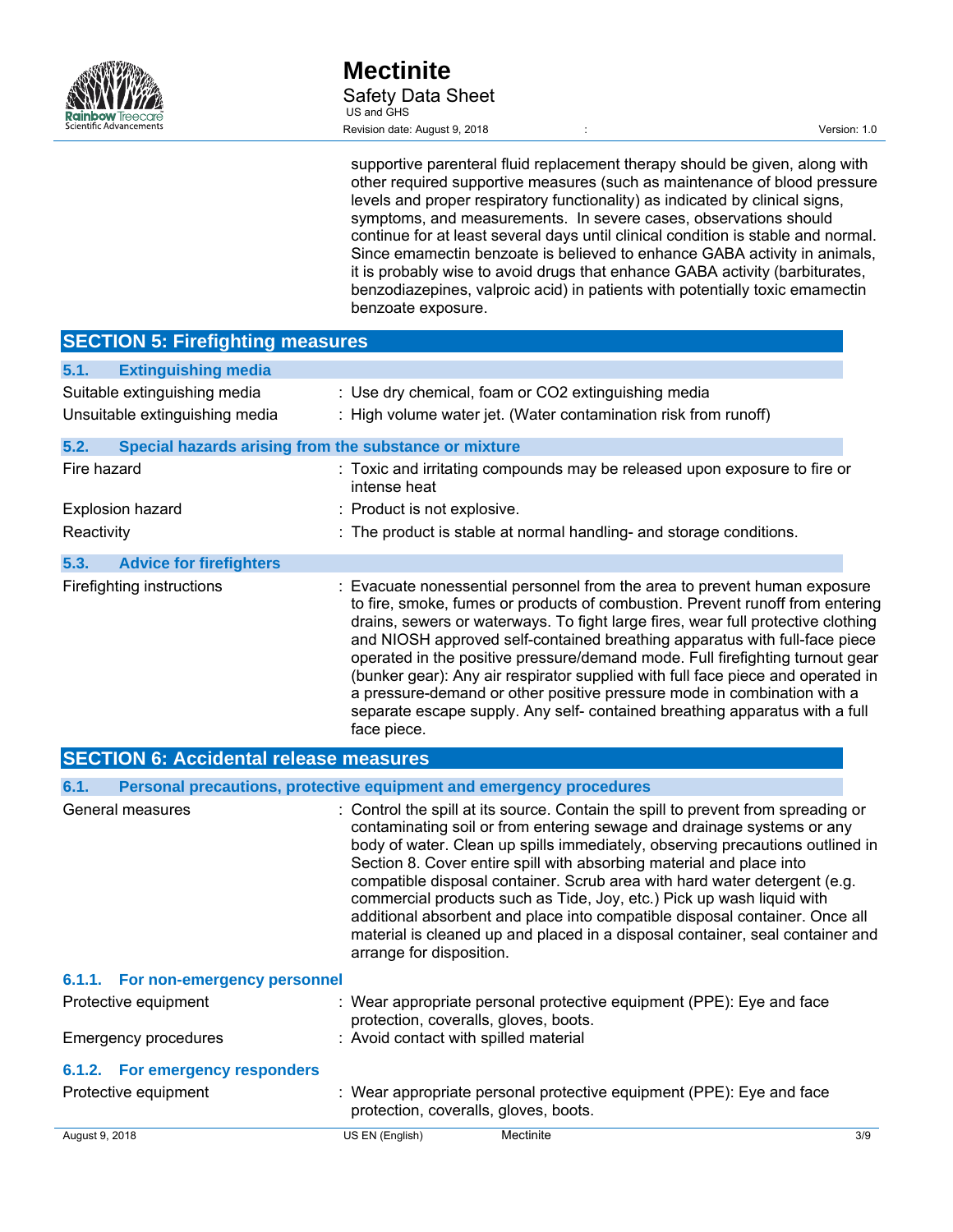

#### **6.2. Environmental precautions**

Prevent material from entering sewers, waterways, or low areas. Do not allow material to contaminate water systems.

| 6.3. |                                                                                                                                                                                                                                                                                                                                        | Methods and material for containment and cleaning up                                          |
|------|----------------------------------------------------------------------------------------------------------------------------------------------------------------------------------------------------------------------------------------------------------------------------------------------------------------------------------------|-----------------------------------------------------------------------------------------------|
|      | Methods for cleaning up                                                                                                                                                                                                                                                                                                                | : Ventilate air. Cleanup personnel require protective clothing and respiratory<br>protection. |
|      | $\overline{\mathbf{A}}$ $\mathbf{B}$ $\mathbf{A}$ $\mathbf{B}$ $\mathbf{B}$ $\mathbf{B}$ $\mathbf{B}$ $\mathbf{B}$ $\mathbf{B}$ $\mathbf{B}$ $\mathbf{B}$ $\mathbf{B}$ $\mathbf{B}$ $\mathbf{B}$ $\mathbf{B}$ $\mathbf{B}$ $\mathbf{B}$ $\mathbf{B}$ $\mathbf{B}$ $\mathbf{B}$ $\mathbf{B}$ $\mathbf{B}$ $\mathbf{B}$ $\mathbf{B}$ $\$ |                                                                                               |

|      | <b>SECTION 1: Handling and Storage</b> |                                                                                                                                                                                                                                                                                                                                                                                                                                                            |
|------|----------------------------------------|------------------------------------------------------------------------------------------------------------------------------------------------------------------------------------------------------------------------------------------------------------------------------------------------------------------------------------------------------------------------------------------------------------------------------------------------------------|
| 7.1. | <b>Precautions for safe handling</b>   |                                                                                                                                                                                                                                                                                                                                                                                                                                                            |
|      | Precautions for safe handling          | : Wash hands thoroughly with soap and water after handling and before<br>eating, drinking, chewing gum, using tobacco, or using the toilet. Remove<br>personal protective equipment immediately after handling this product. Wash<br>the outside of gloves before removing. As soon as possible, wash thoroughly<br>and change into clean clothing. Remove clothing/PPE immediately if material<br>gets inside. Wash thoroughly and put on clean clothing. |
| 7.2. |                                        | Conditions for safe storage, including any incompatibilities                                                                                                                                                                                                                                                                                                                                                                                               |
|      | Storage conditions                     | : Store the material in a well-ventilated, secure area out of reach of children<br>and domestic animals. Keep from freezing. Do not store food, beverages or<br>tobacco products in the storage area.                                                                                                                                                                                                                                                      |

# **SECTION 8: Exposure controls/personal protection**

#### **8.1. Personal protective equipment**

Eye/Face Protection: To avoid contact with eyes, wear chemical goggles or shielded safety glasses. An emergency eyewash or water supply should be readily accessible to the work area.

Skin Protection: To avoid contact with skin, wear long pants, long-sleeved shirt, socks, shoes and chemicalresistant gloves (Category C such as barrier laminate; butyl rubber ≥14 mils; nitrile rubber ≥14 mils; or neoprene rubber ≥14 mils). An emergency shower or water supply should be readily accessible to the work area.

Respiratory Protection: Inhalation potential is low due to the method of application. If vapors or mists are present, wear NIOSH approved air-purifying respirator with cartridges/canisters approved for use against pesticides.

General Hygiene Considerations: Personal hygiene is an important work practice exposure control measure and the following general measures should be taken when working with or handling this material: 1) do not store, use and/or consume foods, beverages, tobacco products, or cosmetics in areas where this material is stored; 2) wash hands and face carefully before eating, drinking, using tobacco, applying cosmetics or using the toilet.

#### **8.2. Exposure controls**

Exposure limits have not been established for the active ingredients in this product. Other ingredient exposure limits are listed below, where applicable:

Tetrahydrofurfuryl alcohol (CAS – 97-99-4) AIAH – Workplace Environmental Exposure Levels (WEELs – TWA) – 0.5 ppm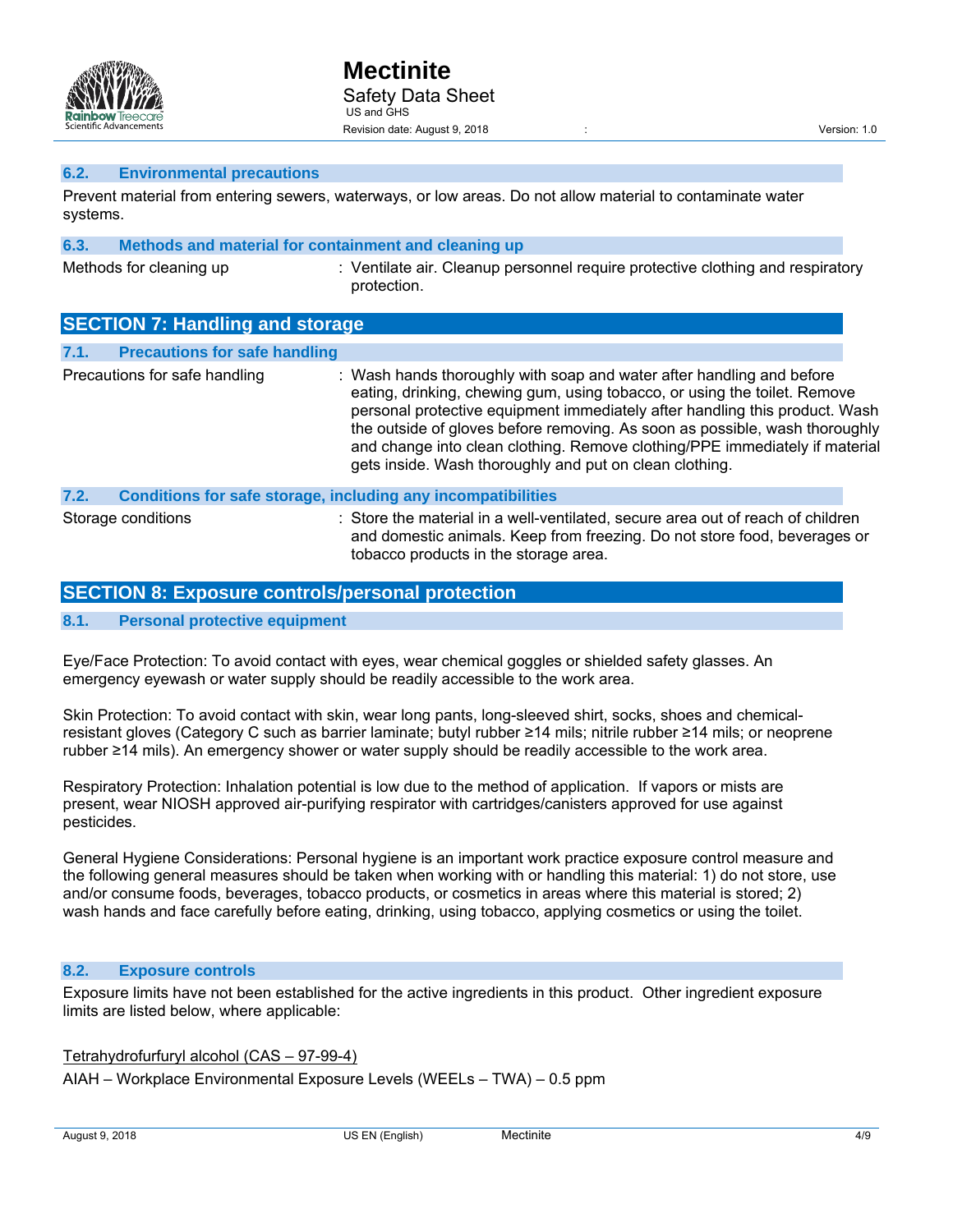

# **Mectinite**

Safety Data Sheet US and GHS

Revision date: August 9, 2018 <br>
and the contract of the contract of the Version: 1.0

| <b>SECTION 9: Physical and chemical properties</b>            |                                            |  |
|---------------------------------------------------------------|--------------------------------------------|--|
| Information on basic physical and chemical properties<br>9.1. |                                            |  |
| Physical state                                                | : Liquid                                   |  |
| Color                                                         | : Blue                                     |  |
| Odor                                                          | Mild characteristic                        |  |
| Odor threshold                                                | : No data available                        |  |
| pH (1%)                                                       | :6.6                                       |  |
| Relative evaporation rate (butyl<br>$acetate=1)$              | : No data available                        |  |
| Melting point                                                 | : No data available                        |  |
| Freezing point                                                | : No data available                        |  |
| Boiling point                                                 | : No data available                        |  |
| Flash point                                                   | : No flash to boiling (>93.9 °C (>201 °F)) |  |
| Self-ignition temperature                                     | : Not applicable                           |  |
| Decomposition temperature                                     | : No data available                        |  |
| Flammability (solid, gas)                                     | : Non-flammable                            |  |
| Vapor pressure                                                | : No data available                        |  |
| Relative vapor density at 20 °C                               | : No data available                        |  |
| Relative density                                              | : No data available                        |  |
| Density/bulk density                                          | 1.064 g/mL at 20 $^{\circ}$ C              |  |
| Solubility                                                    | Miscible with water                        |  |
| Log Pow                                                       | No data available                          |  |
| Log Kow                                                       | : No data available                        |  |
| Viscosity, kinematic                                          | : 10.31 cSt at 20 °C                       |  |
| Viscosity, dynamic                                            | No data available                          |  |
| <b>Explosive properties</b><br>Oxidizing properties           | Not explosive<br>No oxidizing properties   |  |
| <b>Explosive limits</b>                                       | Not applicable                             |  |

# **9.2. Other information**

No additional information available

# **SECTION 10: Stability and reactivity**

# **10.1. Reactivity**

The product is stable at normal handling and storage conditions.

#### **10.2. Chemical stability**

Stable under normal conditions.

# **10.3. Possibility of hazardous reactions**

Hazardous polymerization will not occur.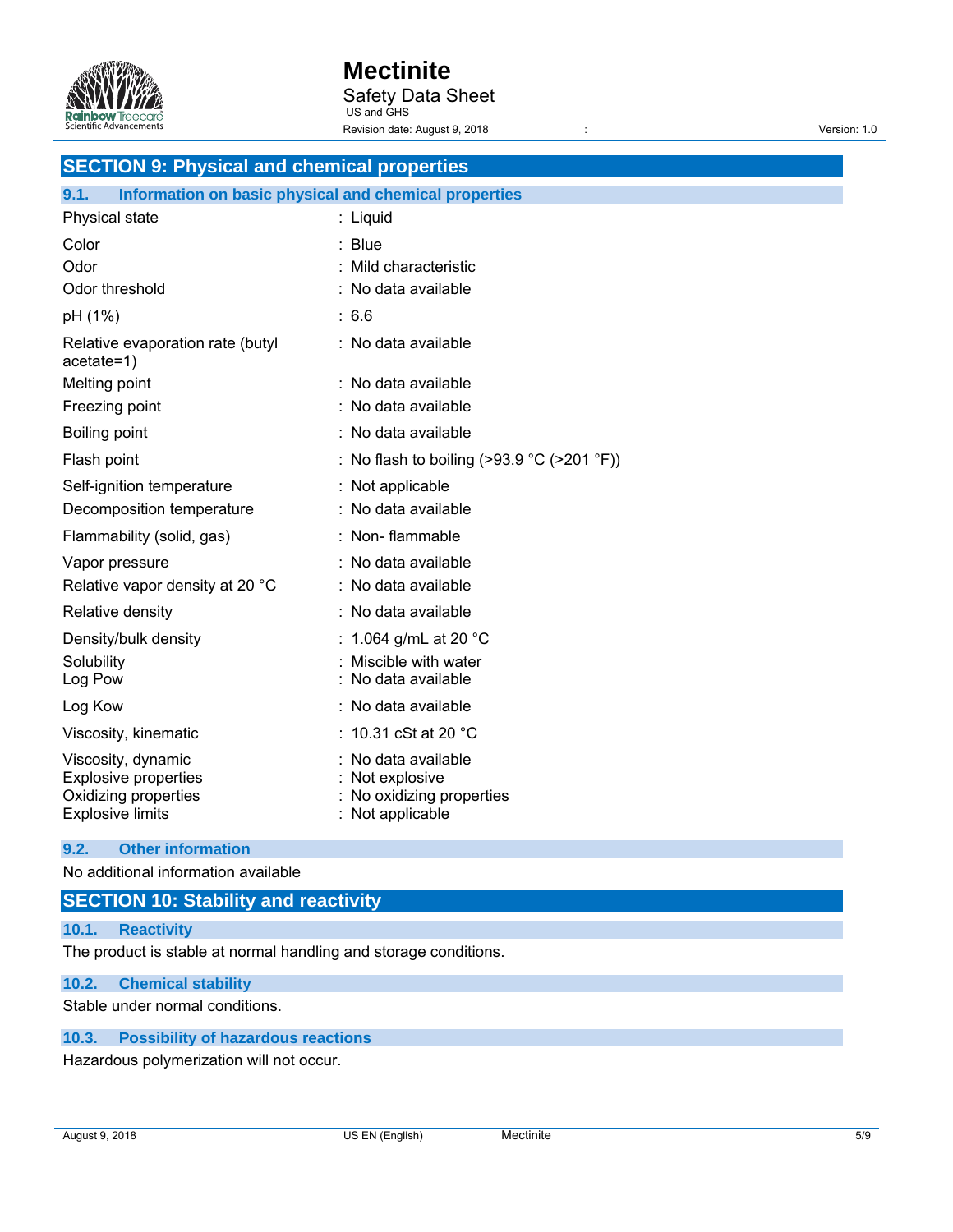

#### **10.4. Conditions to avoid**

Protect from heat.

# **10.5. Incompatible materials**

Strong oxidizers

**10.6. Hazardous decomposition products** 

May produce toxic or irritating gases under extreme heat or fire conditions.

# **SECTION 11: Toxicological information**

#### **11.1. Information on toxicological effects**

Acute toxicity data for Mectinite are provided below:

| <b>Mectinite</b>          |                                                   |  |
|---------------------------|---------------------------------------------------|--|
| LD50 oral rat             | 1098 mg/kg                                        |  |
| LD50 dermal rabbit        | $>2000$ mg/kg                                     |  |
| LC50 inhalation rat (4 h) | $>4.65$ mg/L (equivalent to 18.6 mg/L – 1 hour)   |  |
| Irritation                | : Skin - Not a skin irritant. Eye - Mild irritant |  |
| Corrosivity               | : Not corrosive to eyes or skin                   |  |
| Sensitization             | $:$ Not a skin sensitizer                         |  |

Chronic/sub-chronic toxicity data for Mectinite is not available. Data for active ingredients is provided below:

| <b>Emamectin Benzoate</b>                |                                                                                                                                                                       |
|------------------------------------------|-----------------------------------------------------------------------------------------------------------------------------------------------------------------------|
| Carcinogenicity                          | : Emamectin Benzoate is not listed as a carcinogen by IARC, NTP, OSHA or<br>ACGIH.                                                                                    |
| Reproductive & Developmental<br>toxicity | : Reproductive toxin in animal studies only at doses acutely toxic to the<br>maternal animal                                                                          |
| Neurotoxicity                            | : Emamectin Benzoate affects the central nervous system in animals. Tremors<br>and nerve lesions observed at lowest dose tested in rabbits.                           |
| Mutagenicity                             | : Emamectin Benzoate is not genotoxic or mutagenic.                                                                                                                   |
| Other                                    | : Bladder changes reported in rats. Ingestion results in central nervous system<br>effects such as muscle tremors, decreased activity, ataxia, and dilated<br>pupils. |

# **SECTION 12: Ecological information**

#### **12.1. Toxicity**

#### **Ecotoxicological Summary**

Mectinite is highly toxic to aquatic organisms and bees. Do not apply directly to water, to areas where surface water is present or to intertidal areas below the mean high water mark. Do not contaminate surface or ground water by cleaning equipment or disposal of wastes, including equipment wash water.

**Ecotoxicity data**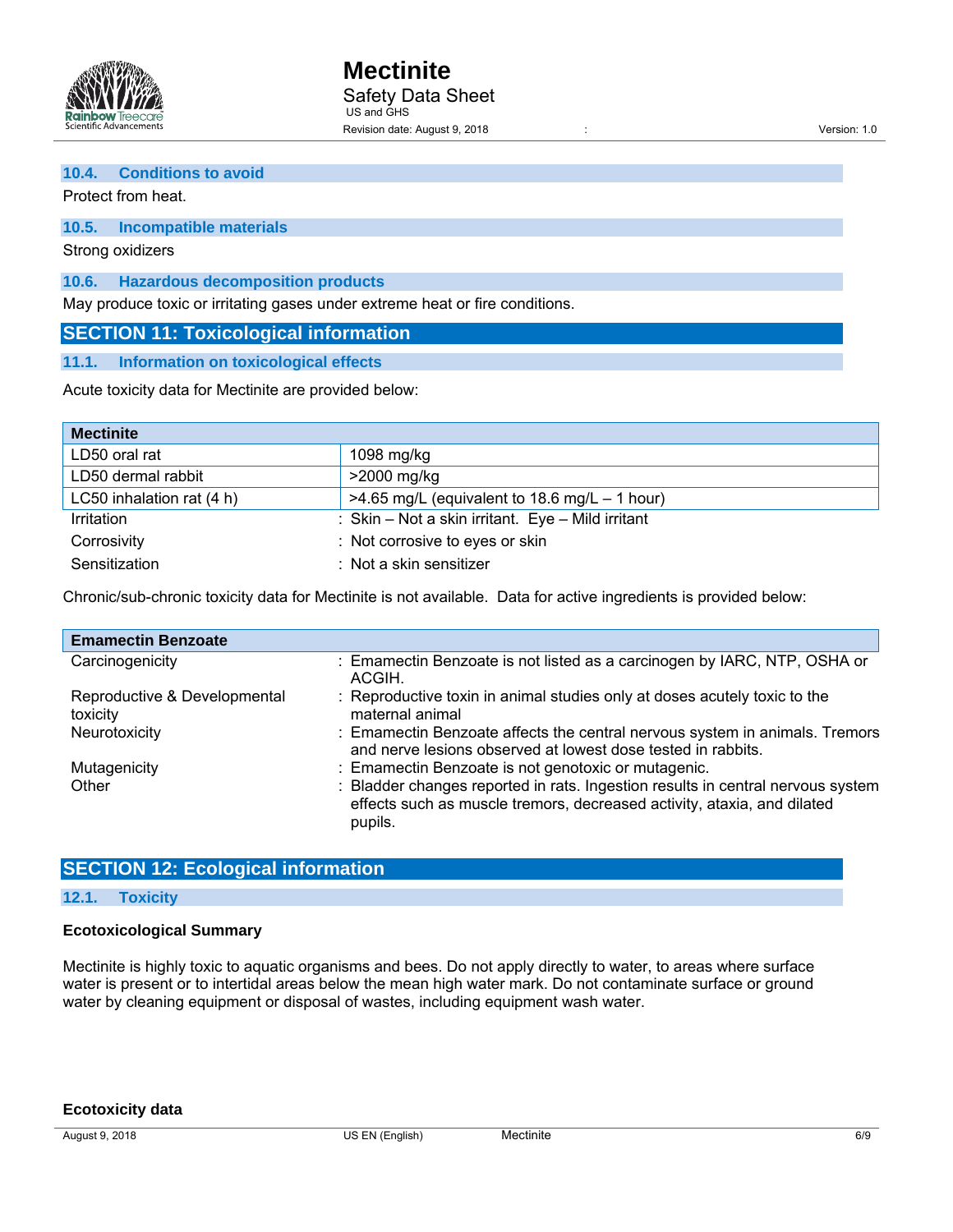

Ecotoxicity data are not available for Mectinite. Active ingredient data are given below:

| <b>Emamectin Benzoate</b>            |                                           |  |
|--------------------------------------|-------------------------------------------|--|
| Fish (Rainbow Trout 96 hr.)          | LC50: 0.174 mg/L                          |  |
| Daphnia (48 hr.)                     | EC50: 0.001 mg/L                          |  |
| Green algae (5-day)                  | EC50: >0.0039 mg/L                        |  |
| Acute toxicity to Honey bee          | LD50 0.0036 µg/bee (Highly toxic to bees) |  |
| Acute toxicity mallard ducks, 14-day | 46 mg/kg                                  |  |

#### **12.2. Persistence and degradability**

This product is not readilty biodegradable. .

#### **12.3. Bioaccumulative potential**

Aquatic hydrolysis, volatilization, adsorption to sediments, and bioconcentration are not expected to be significant.

#### **12.4. Mobility in soil**

No additional information available

#### **12.5. Results of PBT and vPvB assessment**

No additional information available

# **SECTION 13: Disposal considerations**

## **13.1. Waste treatment methods**

**Pesticide Disposal:** Waste resulting from the use of this product may be disposed of on site or at an approved waste disposal facility.

**Container Disposal:** Non-refillable container. Do not reuse or refill this container. Offer for recycling if available. Clean container promptly after emptying. Triple rinse as follows: Empty the remaining contents into application equipment or mix tank and drain for 10 seconds after the flow begins to drip. Fill the container 1/4 full with water and recap. Shake for 10 seconds. Pour rinsate into application equipment or a mix tank or store rinsate for later use or disposal. Drain for 10 seconds after the flow begins to drip. Repeat this procedure two more times. Then offer for recycling if available or puncture and dispose of in a sanitary landfill, or by incineration, if allowed by state and local authorities Stay out of smoke from burning container.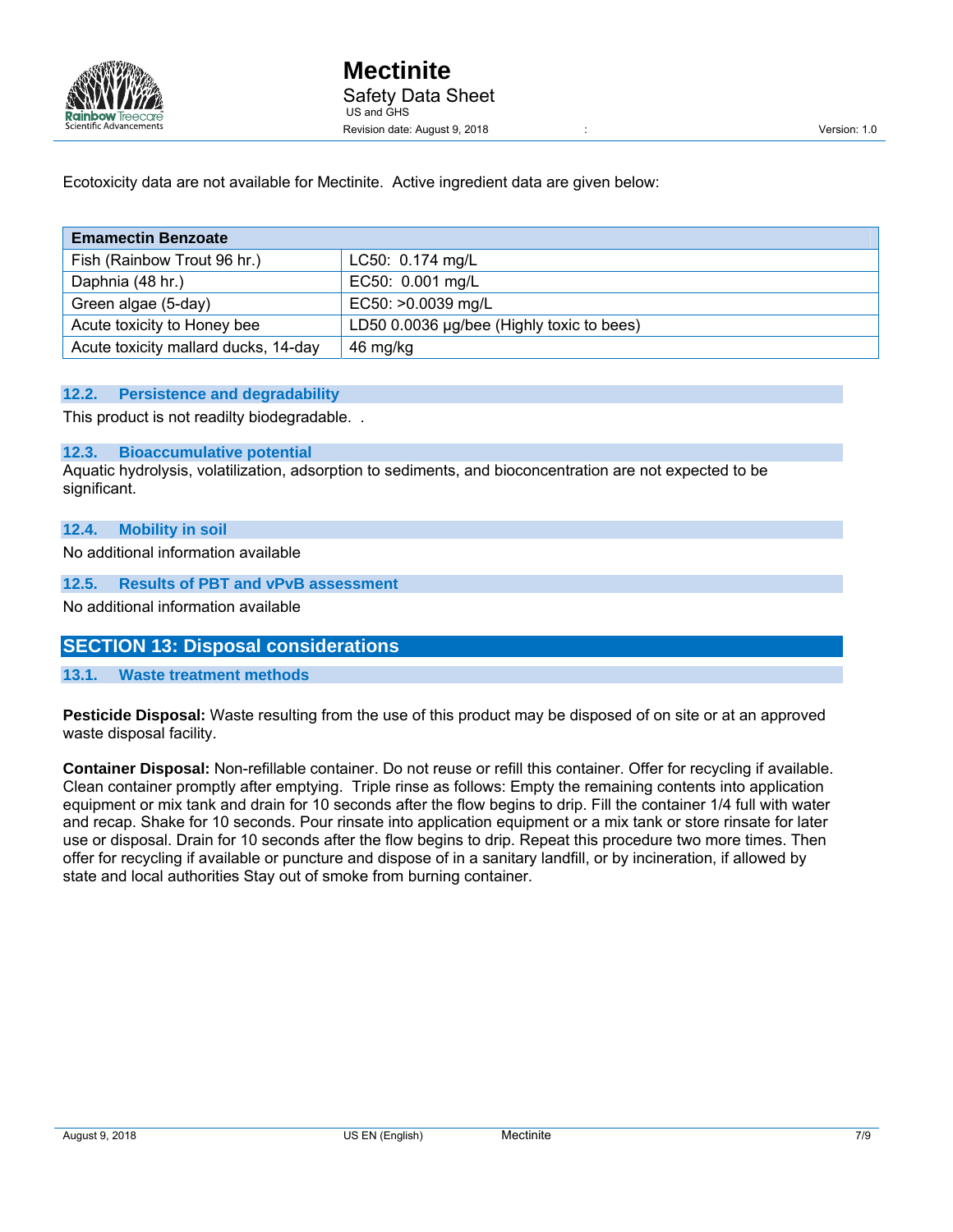

# **SECTION 14: Transport information**

#### **Not Regulated by US DOT or Canadian TDG for ground shipment**

#### **Ground transport**

Not Regulated by US DOT Not Regulated by Canadian TDG

#### **Transport by sea (IMDG)**

UN 3082; ENVIRONMENTALLY HAZARDOUS SUBSTANCE, LIQUID, N.O.S. (Emamectin Benzoate); 9; III; Marine Pollutant

#### **Air transport (IATA)**

UN 3082; ENVIRONMENTALLY HAZARDOUS SUBSTANCE, LIQUID, N.O.S. (Emamectin Benzoate); 9; III

#### **Additional Air, Sea and International Transportation Information**

| UN-No.                         | : 3082                                                                                        |
|--------------------------------|-----------------------------------------------------------------------------------------------|
| Proper Shipping Name           | : ENVIRONMENTALLY HAZARDOUS SUBSTANCE, LIQUID, N.O.S. (<br>Emamectin Benzoate)                |
| Transport document description | : UN 3082 ENVIRONMENTALLY HAZARDOUS SUBSTANCE, LIQUID,<br>N.O.S. (Emamectin Benzoate), 9, III |
| Class (UN)                     | : 9                                                                                           |
| Hazard labels (UN)             | : 9                                                                                           |
|                                |                                                                                               |
| Packing group (UN)             | : III                                                                                         |
| Marine Pollutant (Y/N)         |                                                                                               |
| Dangerous for the environment  |                                                                                               |

# **SECTION 15: Regulatory information**

#### **FIFRA Information:**

This chemical is a pesticide product registered by the Environmental Protection Agency and is subject to certain labeling requirements under federal pesticide law. These requirements differ from the classification criteria and hazard information required for safety data sheets, and for workplace labels of non-pesticide chemicals. Following is the hazard information as required on the pesticide label:

| Signal word<br>Hazard statements | : CAUTION<br>: Harmful if swallowed or absorbed through skin. Causes moderate eye<br>irritation.                                                                                                                                            |
|----------------------------------|---------------------------------------------------------------------------------------------------------------------------------------------------------------------------------------------------------------------------------------------|
| Precautionary statements         | : Avoid contact with skin, eyes, or clothing. Wash thoroughly with soap and<br>water after handling and before eating, drinking, chewing gum, using<br>tobacco, or using the toilet. Remove and wash contaminated clothing before<br>reuse. |